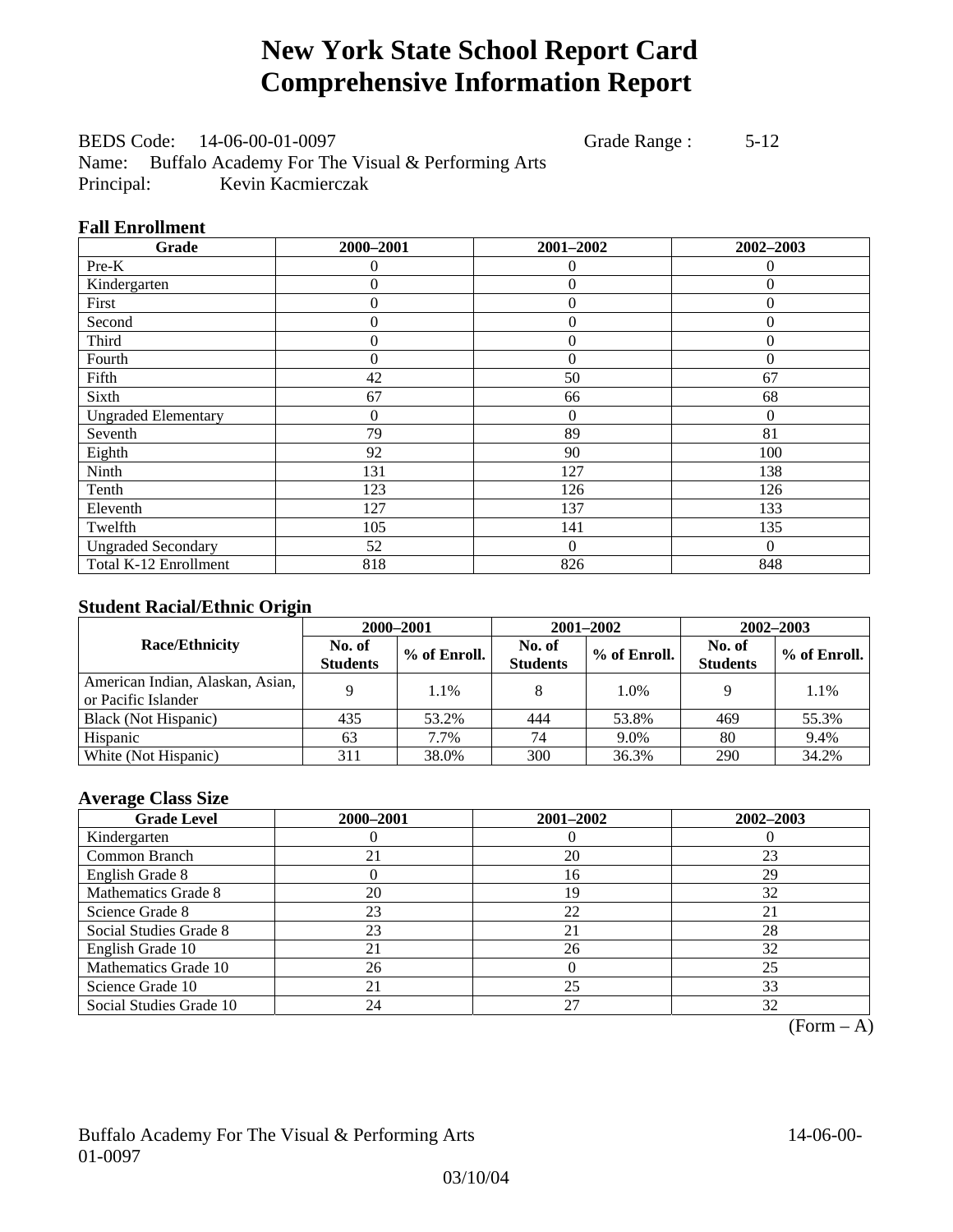## **District Need to Resource Capacity Category**

| <b>N/RC</b> Category | <b>Description</b>                                                                                                                                                                  |
|----------------------|-------------------------------------------------------------------------------------------------------------------------------------------------------------------------------------|
|                      | This is one of the large city school districts; Buffalo, Rochester,<br>Syracuse, or Yonkers. All these districts have high student needs<br>relative to district resource capacity. |

### **Similar School Group and Description**

| <b>Similar School Group</b> | <b>Description</b>                                                                                                                                                                                                          |
|-----------------------------|-----------------------------------------------------------------------------------------------------------------------------------------------------------------------------------------------------------------------------|
| 41                          | All schools in this group are secondary level schools in large cities<br>other than New York City. The schools in this group are in the<br>middle range of student needs for secondary level schools in these<br>districts. |

All schools within the same N/RC category are divided into three similar school groups defined by the percentage of students in the school who are eligible for the free-lunch program and/or who are limited English proficient (also known as English language learners).

### **Student Demographics Used To Determine Similar Schools Group**

| -                                 | 2000-2001 |         |       | $2001 - 2002$ | $2002 - 2003$ |         |
|-----------------------------------|-----------|---------|-------|---------------|---------------|---------|
|                                   | Count     | Percent | Count | Percent       | Count         | Percent |
| <b>Limited English Proficient</b> |           | $0.7\%$ |       | $0.7\%$       |               | 0.5%    |
| <b>Eligible for Free Lunch</b>    | 231       | 28.2%   | 311   | 37.7%         | 379           | 44.7%   |

#### **Attendance and Suspension**

|                               | 1999–2000                 |                   |                           | 2000-2001         | $2001 - 2002$             |                   |
|-------------------------------|---------------------------|-------------------|---------------------------|-------------------|---------------------------|-------------------|
|                               | No. of<br><b>Students</b> | $%$ of<br>Enroll. | No. of<br><b>Students</b> | $%$ of<br>Enroll. | No. of<br><b>Students</b> | $%$ of<br>Enroll. |
| <b>Annual Attendance Rate</b> |                           | 89.9%             |                           | 91.6%             |                           | 92.4%             |
| <b>Student Suspensions</b>    | 30                        | 3.7%              | 35                        | 4.3%              | 34                        | 4.1%              |

## **Student Socioeconomic and Stability Indicators**

#### **(Percent of Enrollment)**

|                          | 2000–2001 | 2001-2002 | 2002–2003  |
|--------------------------|-----------|-----------|------------|
| <b>Reduced Lunch</b>     | 5.0%      | 17.7%     | 15.6%      |
| <b>Public Assistance</b> | 41-50%    | 41-50%    | $41 - 50%$ |
| <b>Student Stability</b> | 92%       | 100%      | 98%        |

## **Staff Counts**

| <b>Staff</b>                          | 2002-2003 |
|---------------------------------------|-----------|
| <b>Total Teachers</b>                 | 61        |
| <b>Total Other Professional Staff</b> |           |
| <b>Total Paraprofessionals</b>        | NΑ        |
| Teaching Out of Certification*        | NΑ        |
| Teachers with Temporary Licenses      | NА        |

\*Teaching out of certification more than on an incidental basis. Teachers with temporary licenses are also counted as teaching out of certification.

 $(Form - B)$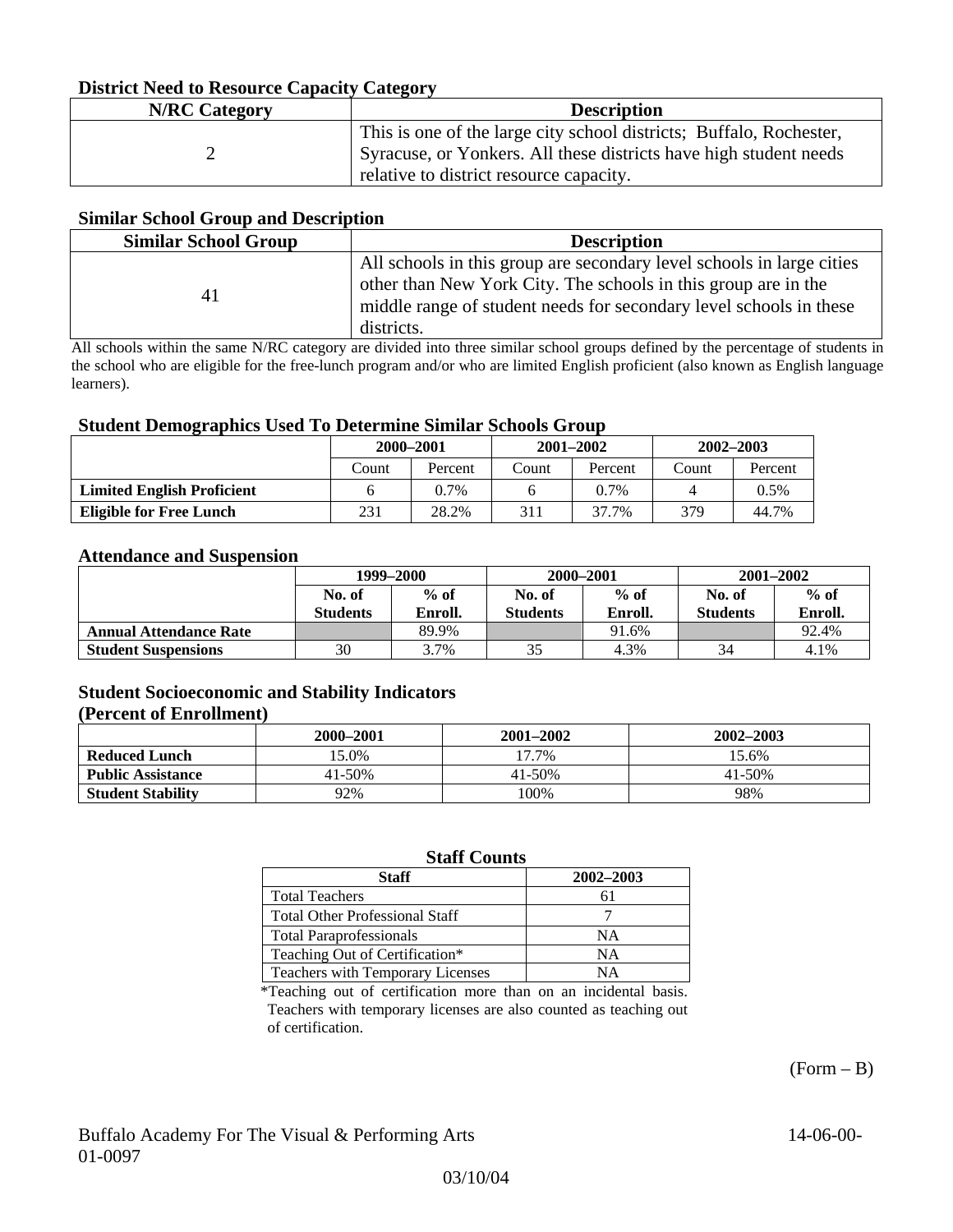# **High School Graduates and Noncompleters**

|                                      | mgn benoor Grauuates Larming Regents Diplomas |                                   |                                                    |                       |                                   |                                                    |                       |                                   |                                                    |  |
|--------------------------------------|-----------------------------------------------|-----------------------------------|----------------------------------------------------|-----------------------|-----------------------------------|----------------------------------------------------|-----------------------|-----------------------------------|----------------------------------------------------|--|
|                                      | 2000-2001                                     |                                   |                                                    |                       | 2001-2002                         |                                                    |                       | 2002-2003                         |                                                    |  |
|                                      | <b>Total</b><br>Grads                         | <b>Regents</b><br><b>Diplomas</b> | $\frac{0}{0}$<br><b>Regents</b><br><b>Diplomas</b> | <b>Total</b><br>Grads | <b>Regents</b><br><b>Diplomas</b> | $\frac{0}{0}$<br><b>Regents</b><br><b>Diplomas</b> | <b>Total</b><br>Grads | <b>Regents</b><br><b>Diplomas</b> | $\frac{0}{0}$<br><b>Regents</b><br><b>Diplomas</b> |  |
| General<br>Education                 | 85                                            | 38                                | 45%                                                | 106                   | 46                                | 43%                                                | 86                    | 54                                | 63%                                                |  |
| Students with<br><b>Disabilities</b> |                                               | 0                                 | 0%                                                 | 5                     | $\theta$                          | $0\%$                                              | 6                     |                                   | 0%                                                 |  |
| All Students                         | 88                                            | 38                                | 43%                                                | 111                   | 46                                | 41%                                                | 92                    | 54                                | 59%                                                |  |

## **High School Graduates Earning Regents Diplomas\***

\*Only students awarded local diplomas (including local diplomas with Regents endorsements) are counted as high school graduates. Because of a change in data collection procedures during the 2001–2002 school year, diploma counts and percentage of graduates earning Regents diplomas are not necessarily comparable between years. Data for the 2000-2001 school year include January, June and August 2001 graduates; data for the 2001-2002 school year include January and June 2002 graduates; data for the 2002–2003 school year include August 2002 and January and June 2003 graduates.

## **Distribution of 2002–2003 Graduates (All Students)**

|               | To 4-vear<br>College | To 2-vear<br>College | <b>To Other Post-</b><br>Secondary | <b>To the Military</b> | <b>Employment</b> | Other |
|---------------|----------------------|----------------------|------------------------------------|------------------------|-------------------|-------|
| <b>Number</b> | 68                   |                      |                                    |                        |                   |       |
| Percent       | 74%                  | 13%                  | 3%                                 | 3%                     | 5%                | 1%    |

## **Number of High School Completers with Disabilities in 2002–2003**

| Graduates*<br>(a) | <b>Regents</b><br><b>Diplomas</b> | <b>IEP Diplomas</b><br>or Certificates | All 2002-2003<br><b>Completers</b> |  |
|-------------------|-----------------------------------|----------------------------------------|------------------------------------|--|
|                   | b)                                | $\mathbf{c}$                           | $(a+c)$                            |  |
|                   |                                   |                                        |                                    |  |

\*Local Diplomas (including local diplomas with Regents endorsements)

#### **High School Noncompletion Rates**

|                     |                            | 2000-2001                   |         | 2001-2002       |         | 2002-2003       |         |
|---------------------|----------------------------|-----------------------------|---------|-----------------|---------|-----------------|---------|
|                     |                            | No. of                      | $%$ of  | No. of          | $%$ of  | No. of          | $%$ of  |
|                     |                            | <b>Students</b>             | Enroll. | <b>Students</b> | Enroll. | <b>Students</b> | Enroll. |
| <b>General-</b>     | Dropped Out                |                             |         | 4               |         | 13              |         |
| <b>Education</b>    | Entered GED Program*       |                             |         | 0               |         | $\theta$        |         |
| <b>Students</b>     | <b>Total Noncompleters</b> |                             |         | 4               |         | 13              |         |
| <b>Students</b>     | Dropped Out                |                             |         | 4               |         | 9               |         |
| with                | Entered GED Program*       |                             |         | $\theta$        |         | 0               |         |
| <b>Disabilities</b> | <b>Total Noncompleters</b> |                             |         | 4               |         | 9               |         |
| All                 | Dropped Out                | $\mathcal{D}_{\mathcal{L}}$ | $0.4\%$ | 8               | 1.5%    | 22              | 4.1%    |
| <b>Students</b>     | Entered GED Program*       | $\Omega$                    | $0.0\%$ |                 | $0.0\%$ | $\theta$        | $0.0\%$ |
|                     | <b>Total Noncompleters</b> | C                           | 0.4%    | 8               | 1.5%    | 22              | 4.1%    |

\*The number and percentage of students who left K-12, diploma-bound systems and entered an alternative program leading to a high school equivalency diploma.

 $(Form - C)$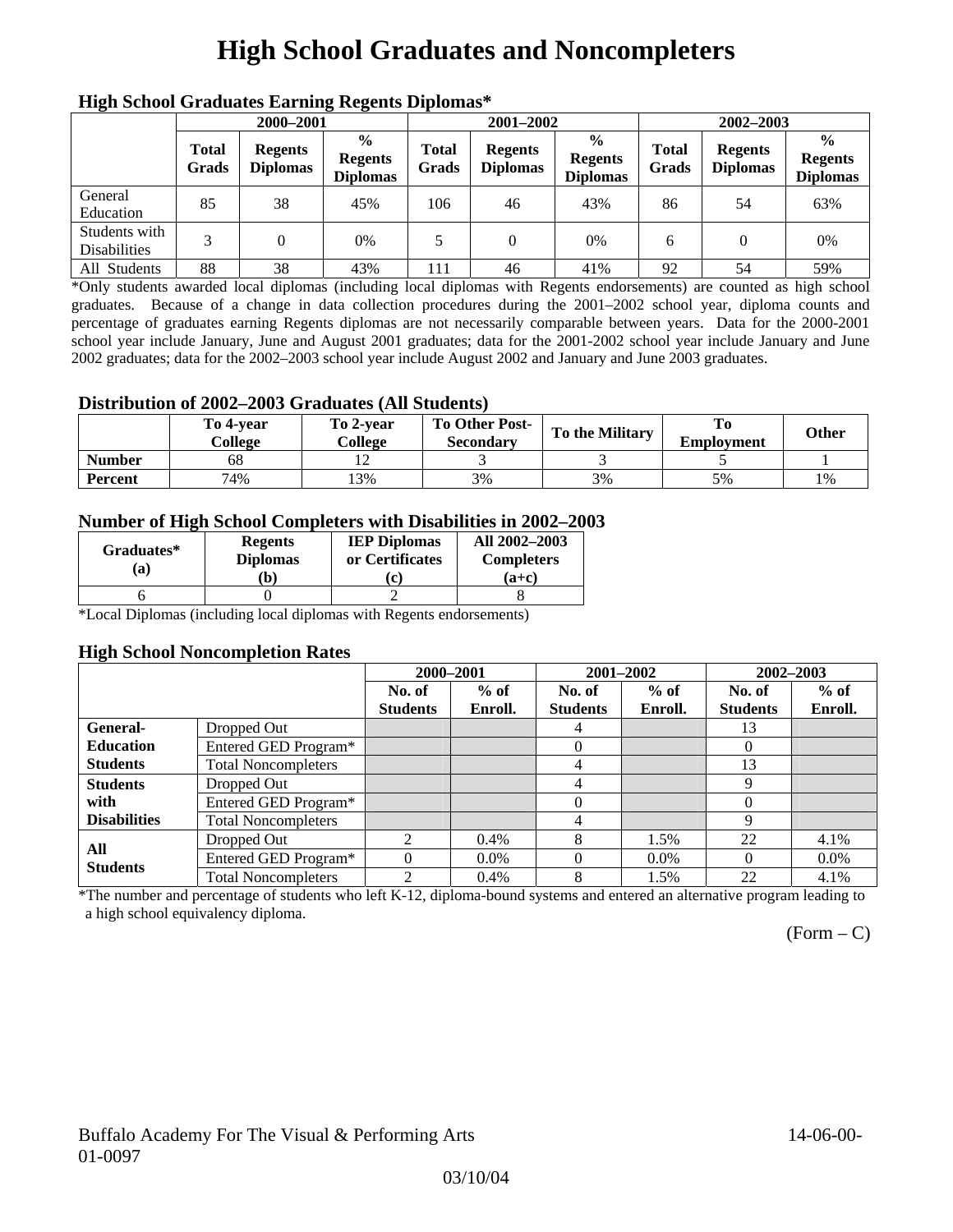# **Career Development and Occupational Studies (CDOS)**

## **Percentage of Students Documenting Self- and Career-Awareness Information and Career Exploration Activities, K–3**

| <b>Grades</b> | 2000-01 | $2001 - 02$ | $2002 - 03$ |
|---------------|---------|-------------|-------------|
| K–1           |         | $0\%$       | $0\%$       |
|               |         | $0\%$       | 9%          |

## **Students Developing a Career Plan, 4–12**

| <b>Grades</b> |                                      | $2000 - 01$ | $2001 - 02$ | $2002 - 03$ |
|---------------|--------------------------------------|-------------|-------------|-------------|
|               | Number of General-Education Students |             | $\Omega$    | $\theta$    |
| $4 - 5$       | Number of Students with Disabilities |             | 0           | $\Omega$    |
|               | Number of All Students               |             | 0           | $\Omega$    |
|               | Percent of Enrollment                |             | 0%          | 0%          |
|               | Number of General-Education Students |             | 0           | $\Omega$    |
| $6 - 8$       | Number of Students with Disabilities |             | $\theta$    | $\Omega$    |
|               | Number of All Students               |             | $\theta$    | $\Omega$    |
|               | Percent of Enrollment                |             | 0%          | 0%          |
|               | Number of General-Education Students |             | 16          | 110         |
| $9 - 12$      | Number of Students with Disabilities |             | 28          | $\Omega$    |
|               | Number of All Students               |             | 44          | 110         |
|               | Percent of Enrollment                |             | 8%          | 21%         |

# **Second Language Proficiency Examinations**

## **General-Education Students**

| <b>Test</b> | 2000-2001  |           |            | 2001-2002 | 2002-2003         |           |  |
|-------------|------------|-----------|------------|-----------|-------------------|-----------|--|
|             | No. Tested | % Passing | No. Tested | % Passing | <b>No. Tested</b> | % Passing |  |
| French      |            | 0%        | 43         | 91%       |                   | 0%        |  |
| German      |            | 0%        |            | 0%        |                   | 0%        |  |
| Italian     |            | 0%        |            | 0%        |                   | 0%        |  |
| Latin       |            | 0%        |            | $0\%$     |                   | 0%        |  |
| Spanish     | 89         | 99%       | 49         | 100%      |                   | 0%        |  |

## **Students with Disabilities**

| <b>Test</b> | 2000-2001         |           |                                                                                      |           | 2002-2003 |    |  |
|-------------|-------------------|-----------|--------------------------------------------------------------------------------------|-----------|-----------|----|--|
|             | <b>No. Tested</b> | % Passing | 2001-2002<br>% Passing<br>No. Tested<br><b>No. Tested</b><br>0%<br>0%<br>0%<br>$0\%$ | % Passing |           |    |  |
| French      |                   | 0%        |                                                                                      |           |           | 0% |  |
| German      |                   | 0%        |                                                                                      |           |           | 0% |  |
| Italian     |                   | 0%        |                                                                                      |           |           | 0% |  |
| Latin       |                   | 0%        |                                                                                      |           |           | 0% |  |
| Spanish     |                   |           |                                                                                      | 0%        |           | 0% |  |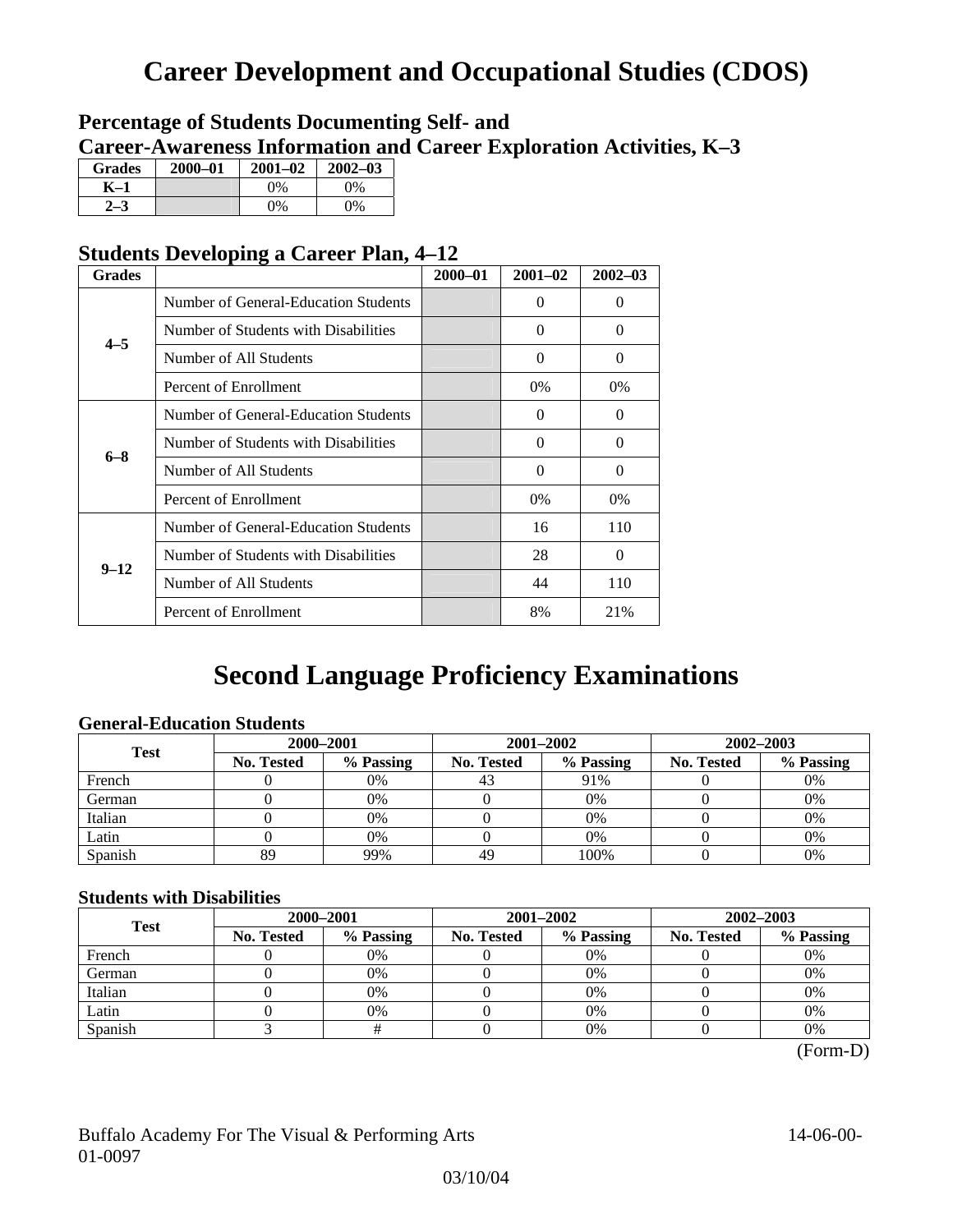# **Regents Competency Tests**

## **General-Education Students**

| <b>Test</b>           | 2000-2001         |           |            | 2001-2002 | 2002-2003         |           |  |
|-----------------------|-------------------|-----------|------------|-----------|-------------------|-----------|--|
|                       | <b>No. Tested</b> | % Passing | No. Tested | % Passing | <b>No. Tested</b> | % Passing |  |
| <b>Mathematics</b>    |                   | 0%        |            | 100%      |                   | 0%        |  |
| Science               |                   | 0%        |            |           |                   | 0%        |  |
| Reading               |                   | 0%        |            | $0\%$     |                   | 0%        |  |
| Writing               |                   | 0%        |            | $0\%$     |                   | 0%        |  |
| <b>Global Studies</b> |                   | 0%        |            | 0%        |                   | 0%        |  |
| U.S. Hist & Gov't     |                   | 0%        |            | 0%        |                   | 0%        |  |

## **Students with Disabilities**

| <b>Test</b>           | 2000-2001         |           |            | 2001-2002 | 2002-2003         |           |  |
|-----------------------|-------------------|-----------|------------|-----------|-------------------|-----------|--|
|                       | <b>No. Tested</b> | % Passing | No. Tested | % Passing | <b>No. Tested</b> | % Passing |  |
| <b>Mathematics</b>    |                   | 0%        |            |           | 10                | 70%       |  |
| Science               |                   | 0%        |            | 0%        |                   | 0%        |  |
| Reading               |                   | 0%        |            | 0%        |                   | 0%        |  |
| Writing               |                   | 0%        |            | 0%        |                   | 0%        |  |
| <b>Global Studies</b> |                   | 0%        |            | 0%        |                   | 0%        |  |
| U.S. Hist & Gov't     |                   | 0%        |            | 0%        |                   | 0%        |  |

 $(Form - E)$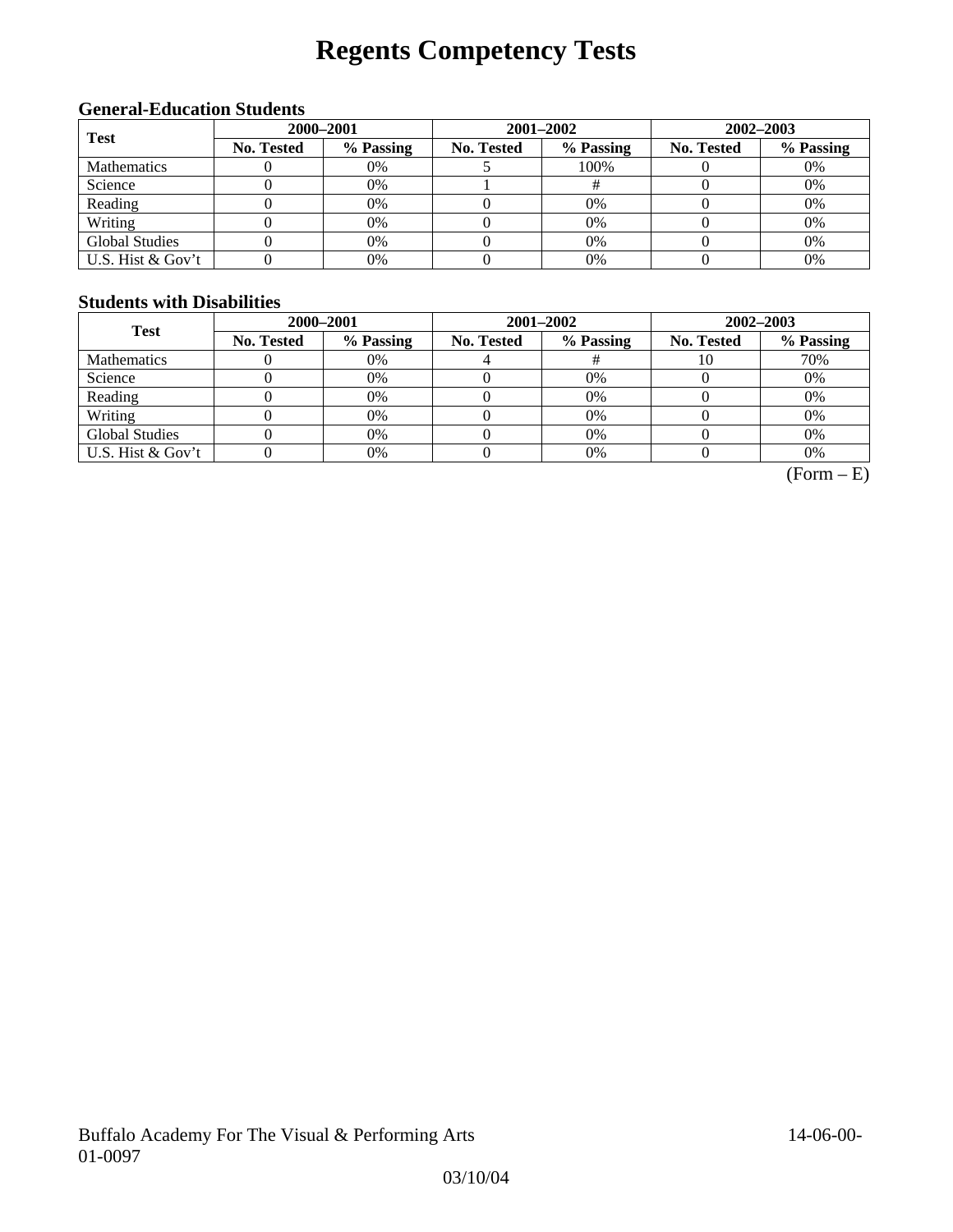# **Regents Examinations**

|                                                            |                  | <b>All Students</b>                 |                           |                           | <b>Students with Disabilities</b> |                           |  |
|------------------------------------------------------------|------------------|-------------------------------------|---------------------------|---------------------------|-----------------------------------|---------------------------|--|
|                                                            | 2001             | 2002                                | 2003                      | 2001                      | 2002                              | 2003                      |  |
|                                                            |                  | <b>Comprehensive English</b>        |                           |                           |                                   |                           |  |
| Number Tested                                              | 113              | 109                                 | $\overline{4}$            | 12                        | $\mathbf{0}$                      | $\sqrt{2}$                |  |
| Number Scoring 55-100                                      | 112              | 106                                 | $\frac{1}{2}$             | 12                        | $\overline{0}$                    | $\overline{\#}$           |  |
| Number Scoring 65-100                                      | 109              | 89                                  | $\overline{\overline{H}}$ | 12                        | $\overline{0}$                    | $\#$                      |  |
| Number Scoring 85-100                                      | 16               | 35                                  | $\overline{\overline{H}}$ | $\overline{2}$            | $\mathbf{0}$                      | $\frac{1}{2}$             |  |
| Percentage of Tested Scoring 55-100                        | 99%              | 97%                                 | $\overline{\overline{H}}$ | 100%                      | 0%                                | $\overline{\overline{H}}$ |  |
| Percentage of Tested Scoring 65-100                        | 96%              | 82%                                 | $\#$                      | 100%                      | 0%                                | $\frac{1}{2}$             |  |
| Percentage of Tested Scoring 85-100                        | 14%              | 32%                                 | $\#$                      | 17%                       | 0%                                | $\#$                      |  |
|                                                            |                  | <b>Mathematics A</b>                |                           |                           |                                   |                           |  |
| Number Tested                                              | 39               | 176                                 | 145                       | 3                         | $\overline{4}$                    | $\overline{4}$            |  |
| Number Scoring 55-100                                      | 17               | 115                                 | 108                       | $\overline{\#}$           | $\overline{\overline{H}}$         | $\overline{\#}$           |  |
| Number Scoring 65-100                                      | 6                | 85                                  | 71                        | $\overline{\overline{t}}$ | $\#$                              | $\#$                      |  |
| Number Scoring 85-100                                      | $\overline{0}$   | 11                                  | 3                         | $\#$                      | $\#$                              | $\#$                      |  |
| Percentage of Tested Scoring 55-100                        | 44%              | 65%                                 | 74%                       | #                         | $\overline{\overline{H}}$         | $\#$                      |  |
| Percentage of Tested Scoring 65-100                        | 15%              | 48%                                 | 49%                       | $\#$                      | $\#$                              | $\#$                      |  |
| Percentage of Tested Scoring 85-100                        | 0%               | 6%                                  | 2%                        | $\#$                      | $\#$                              | $\#$                      |  |
| Mathematics B (first administered June 2001)               |                  |                                     |                           |                           |                                   |                           |  |
| Number Tested                                              | $\boldsymbol{0}$ | $\overline{0}$                      | $\boldsymbol{0}$          | $\mathbf{0}$              | $\boldsymbol{0}$                  | $\overline{0}$            |  |
| Number Scoring 55-100                                      | $\overline{0}$   | $\mathbf{0}$                        | $\overline{0}$            | $\overline{0}$            | $\overline{0}$                    | $\mathbf{0}$              |  |
| Number Scoring 65-100                                      | $\overline{0}$   | $\overline{0}$                      | $\overline{0}$            | $\overline{0}$            | $\overline{0}$                    | $\mathbf{0}$              |  |
| Number Scoring 85-100                                      | $\overline{0}$   | $\mathbf{0}$                        | $\overline{0}$            | $\overline{0}$            | $\overline{0}$                    | $\mathbf{0}$              |  |
| Percentage of Tested Scoring 55-100                        | 0%               | 0%                                  | 0%                        | 0%                        | 0%                                | 0%                        |  |
| Percentage of Tested Scoring 65-100                        | 0%               | 0%                                  | 0%                        | 0%                        | 0%                                | 0%                        |  |
| Percentage of Tested Scoring 85-100                        | 0%               | 0%                                  | 0%                        | 0%                        | 0%                                | 0%                        |  |
|                                                            |                  | <b>Global History and Geography</b> |                           |                           |                                   |                           |  |
| Number Tested                                              | 109              | 125                                 | 6                         | 6                         | 1                                 | $\boldsymbol{0}$          |  |
| Number Scoring 55-100                                      | 108              | 121                                 | 6                         | 6                         | $\#$                              | $\boldsymbol{0}$          |  |
| Number Scoring 65-100                                      | 106              | 118                                 | $\overline{3}$            | 6                         | $\overline{\overline{H}}$         | $\overline{0}$            |  |
| Number Scoring 85-100                                      | $\overline{37}$  | 24                                  | $\overline{0}$            | $\mathbf{0}$              | $\#$                              | $\mathbf{0}$              |  |
| Percentage of Tested Scoring 55-100                        | 99%              | 97%                                 | 100%                      | 100%                      | $\overline{\#}$                   | 0%                        |  |
| Percentage of Tested Scoring 65-100                        | 97%              | 94%                                 | 50%                       | 100%                      | #                                 | 0%                        |  |
| Percentage of Tested Scoring 85-100                        | 34%              | 19%                                 | 0%                        | 0%                        | $\#$                              | 0%                        |  |
| U.S. History and Government (first administered June 2001) |                  |                                     |                           |                           |                                   |                           |  |
| Number Tested                                              | 119              | 95                                  | 10                        | 8                         | $\overline{2}$                    | $\mathfrak{Z}$            |  |
| Number Scoring 55-100                                      | 114              | 89                                  | 9                         | $\overline{8}$            | $\overline{\#}$                   | $\overline{\#}$           |  |
| Number Scoring 65-100                                      | 102              | 75                                  | $\overline{4}$            | $\overline{8}$            | #                                 | $\overline{\#}$           |  |
| Number Scoring 85-100                                      | $\overline{35}$  | $\overline{22}$                     | $\overline{0}$            | $\overline{0}$            | $\overline{\#}$                   | $\#$                      |  |
| Percentage of Tested Scoring 55-100                        | 96%              | 94%                                 | 90%                       | 100%                      | $\overline{\#}$                   | $\#$                      |  |
| Percentage of Tested Scoring 65-100                        | 86%              | 79%                                 | 40%                       | 100%                      | $\overline{\#}$                   | $\#$                      |  |
| Percentage of Tested Scoring 85-100                        | 29%              | 23%                                 | 0%                        | 0%                        | $\overline{\ddot{}}$              | $\#$                      |  |

 $(Form - F)$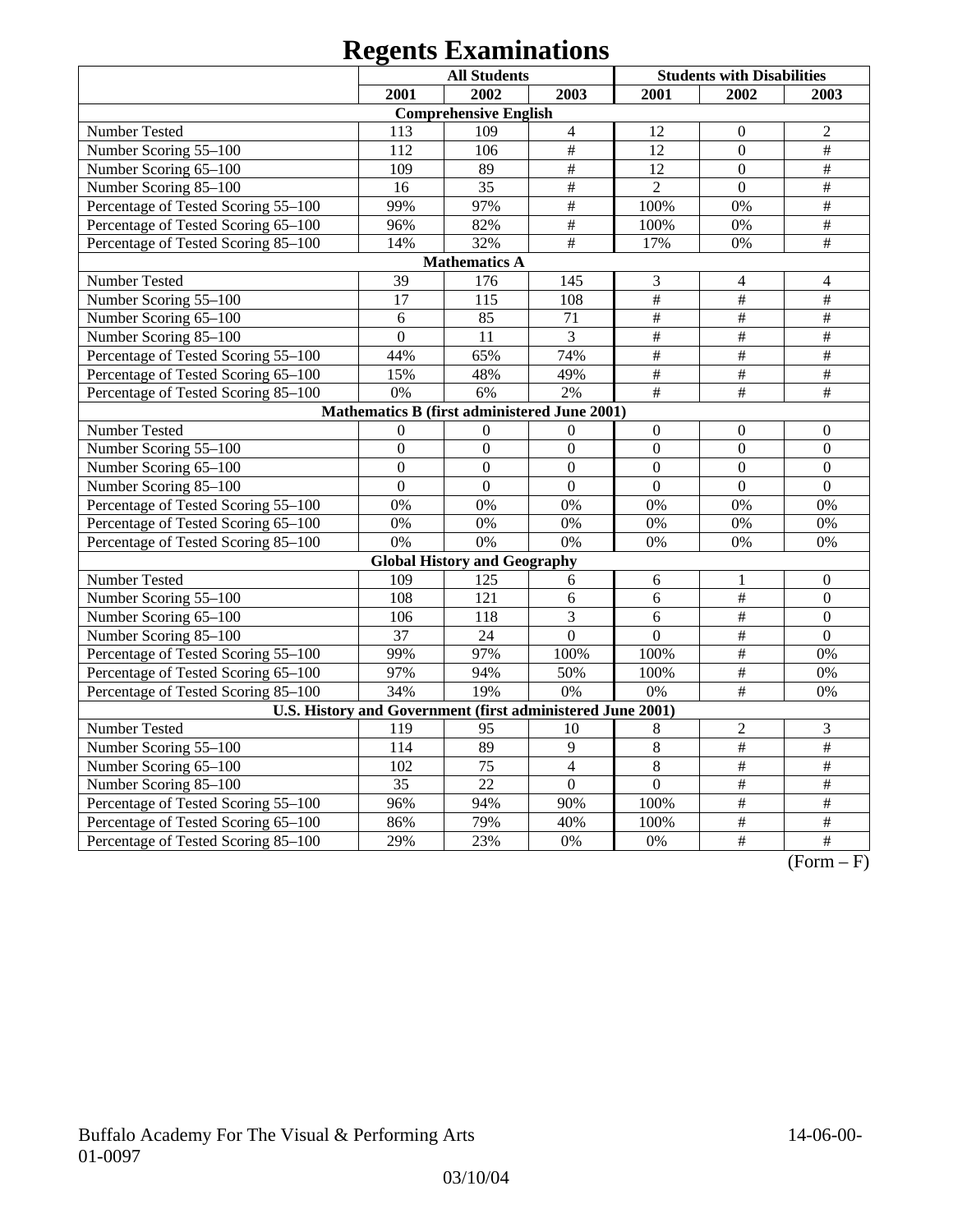# **Regents Examinations**

|                                                               |      | $\sim$                                                    |                           |                  |                                   |                  |
|---------------------------------------------------------------|------|-----------------------------------------------------------|---------------------------|------------------|-----------------------------------|------------------|
|                                                               |      | <b>All Students</b>                                       |                           |                  | <b>Students with Disabilities</b> |                  |
|                                                               | 2001 | 2002                                                      | 2003                      | 2001             | 2002                              | 2003             |
|                                                               |      | Living Environment (first administered June 2001)         |                           |                  |                                   |                  |
| Number Tested                                                 | 121  | 118                                                       |                           | 13               | $\mathbf{0}$                      | $\boldsymbol{0}$ |
| Number Scoring 55-100                                         | 114  | 115                                                       | #                         | $\overline{7}$   | $\overline{0}$                    | $\overline{0}$   |
| Number Scoring 65-100                                         | 109  | 111                                                       | $\#$                      | 6                | $\overline{0}$                    | $\mathbf{0}$     |
| Number Scoring 85-100                                         | 12   | 17                                                        | $\overline{\overline{H}}$ | $\overline{0}$   | $\Omega$                          | $\overline{0}$   |
| Percentage of Tested Scoring 55-100                           | 94%  | 97%                                                       | $\#$                      | 54%              | 0%                                | 0%               |
| Percentage of Tested Scoring 65-100                           | 90%  | 94%                                                       | $\#$                      | 46%              | 0%                                | 0%               |
| Percentage of Tested Scoring 85-100                           | 10%  | 14%                                                       | #                         | 0%               | 0%                                | 0%               |
| Physical Setting/Earth Science (first administered June 2001) |      |                                                           |                           |                  |                                   |                  |
| Number Tested                                                 | 133  | 145                                                       | 27                        | 6                |                                   |                  |
| Number Scoring 55-100                                         | 95   | 108                                                       | 24                        | $\overline{0}$   | $\#$                              | $\#$             |
| Number Scoring 65-100                                         | 70   | 68                                                        | 15                        | $\boldsymbol{0}$ | $\#$                              | $\#$             |
| Number Scoring 85-100                                         | 7    | 8                                                         | $\Omega$                  | $\Omega$         | $\#$                              | $\#$             |
| Percentage of Tested Scoring 55-100                           | 71%  | 74%                                                       | 89%                       | 0%               | $\#$                              | $\#$             |
| Percentage of Tested Scoring 65-100                           | 53%  | 47%                                                       | 56%                       | 0%               | $\#$                              | $\#$             |
| Percentage of Tested Scoring 85-100                           | 5%   | 6%                                                        | 0%                        | 0%               | #                                 | #                |
|                                                               |      | Physical Setting/Chemistry (first administered June 2002) |                           |                  |                                   |                  |
| Number Tested                                                 |      | 53                                                        | $\overline{c}$            |                  | $\mathbf{0}$                      | $\mathbf{0}$     |
| Number Scoring 55-100                                         |      | 42                                                        | $\#$                      |                  | $\mathbf{0}$                      | $\overline{0}$   |
| Number Scoring 65-100                                         |      | 21                                                        | $\#$                      |                  | $\boldsymbol{0}$                  | $\boldsymbol{0}$ |
| Number Scoring 85-100                                         |      | $\overline{0}$                                            | $\#$                      |                  | $\mathbf{0}$                      | $\mathbf{0}$     |
| Percentage of Tested Scoring 55-100                           |      | 79%                                                       | $\overline{\overline{H}}$ |                  | 0%                                | 0%               |
| Percentage of Tested Scoring 65-100                           |      | 40%                                                       | $\#$                      |                  | 0%                                | 0%               |
| Percentage of Tested Scoring 85-100                           |      | 0%                                                        | #                         |                  | 0%                                | 0%               |
|                                                               |      | Physical Setting/Physics (first administered June 2002)*  |                           |                  |                                   |                  |
| Number Tested                                                 |      |                                                           |                           |                  |                                   |                  |
| Number Scoring 55-100                                         |      |                                                           |                           |                  |                                   |                  |
| Number Scoring 65-100                                         |      |                                                           |                           |                  |                                   |                  |
| Number Scoring 85-100                                         |      |                                                           |                           |                  |                                   |                  |
| Percentage of Tested Scoring 55-100                           |      |                                                           |                           |                  |                                   |                  |
| Percentage of Tested Scoring 65-100                           |      |                                                           |                           |                  |                                   |                  |
| Percentage of Tested Scoring 85-100                           |      |                                                           |                           |                  |                                   |                  |

\* Physical Setting/Physics results are not included in the report card because the Department is issuing a new conversion chart for this assessment. Data currently available to the Department are based on the original conversion chart for the assessment.

 $(Form - G)$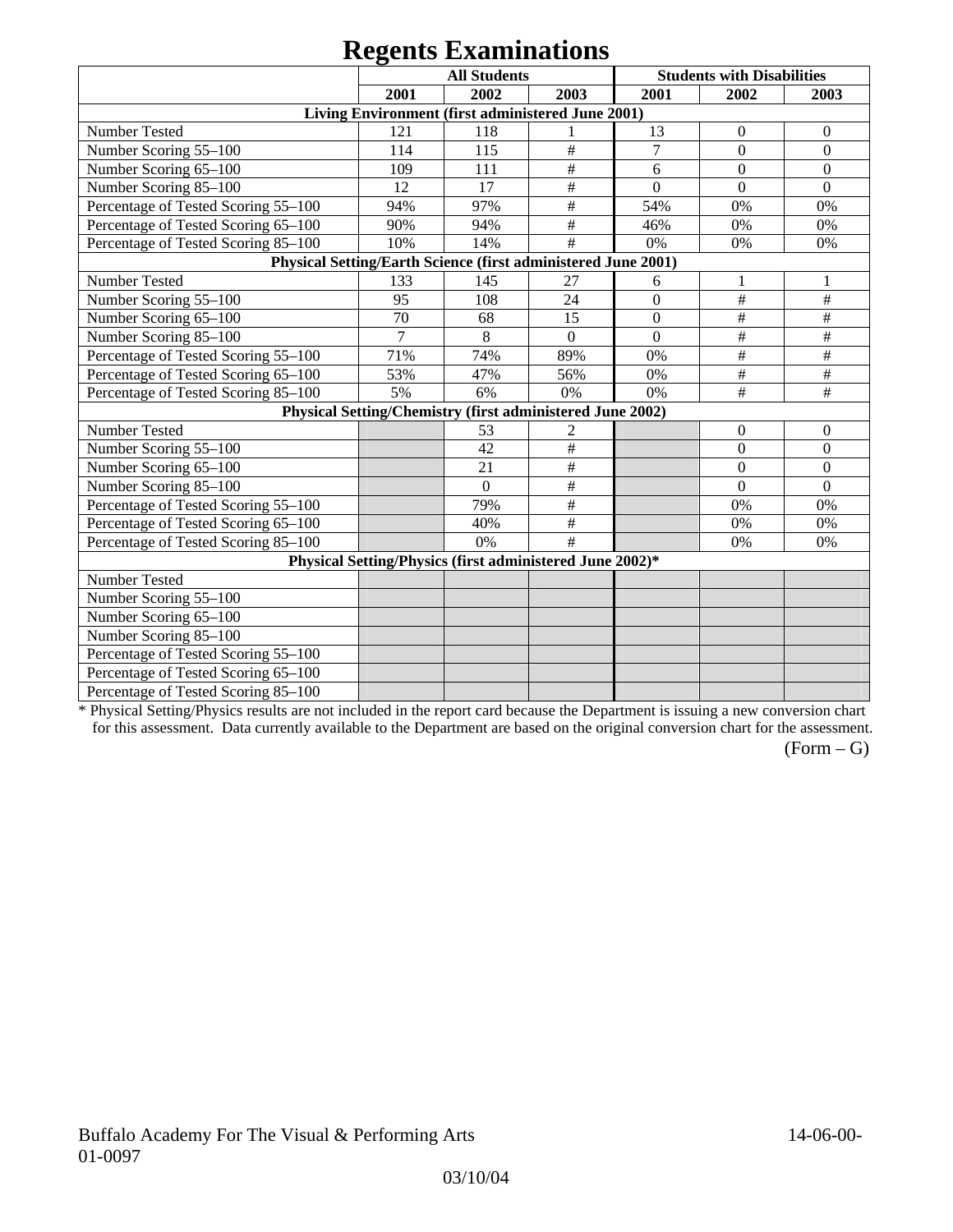# **Regents Examinations**

|                                     |                  | <b>All Students</b>          |                  | <b>Students with Disabilities</b> |                  |                  |
|-------------------------------------|------------------|------------------------------|------------------|-----------------------------------|------------------|------------------|
|                                     | 2001             | 2002                         | 2003             | 2001                              | 2002             | 2003             |
|                                     |                  | <b>Comprehensive French</b>  |                  |                                   |                  |                  |
| Number Tested                       |                  | $\boldsymbol{0}$             | $\boldsymbol{0}$ | 1                                 | $\mathbf{0}$     | $\mathbf{0}$     |
| Number Scoring 55-100               | $\boldsymbol{7}$ | $\boldsymbol{0}$             | $\boldsymbol{0}$ | $\frac{1}{2}$                     | $\mathbf{0}$     | $\mathbf{0}$     |
| Number Scoring 65-100               | 6                | $\overline{0}$               | $\mathbf{0}$     | $\overline{\#}$                   | $\mathbf{0}$     | $\mathbf{0}$     |
| Number Scoring 85-100               | $\overline{4}$   | $\Omega$                     | $\overline{0}$   | $\overline{\#}$                   | $\overline{0}$   | $\mathbf{0}$     |
| Percentage of Tested Scoring 55-100 | 100%             | 0%                           | 0%               | $\overline{\#}$                   | 0%               | 0%               |
| Percentage of Tested Scoring 65-100 | 86%              | 0%                           | 0%               | $\overline{\#}$                   | 0%               | 0%               |
| Percentage of Tested Scoring 85-100 | 57%              | 0%                           | 0%               | $\overline{\#}$                   | 0%               | 0%               |
|                                     |                  | <b>Comprehensive Italian</b> |                  |                                   |                  |                  |
| Number Tested                       | $\Omega$         | $\boldsymbol{0}$             | $\boldsymbol{0}$ | $\mathbf{0}$                      | $\mathbf{0}$     | $\mathbf{0}$     |
| Number Scoring 55-100               | $\mathbf{0}$     | $\boldsymbol{0}$             | $\mathbf{0}$     | $\mathbf{0}$                      | $\Omega$         | $\Omega$         |
| Number Scoring 65-100               | $\overline{0}$   | $\boldsymbol{0}$             | $\boldsymbol{0}$ | $\boldsymbol{0}$                  | $\mathbf{0}$     | $\mathbf{0}$     |
| Number Scoring 85-100               | $\overline{0}$   | $\boldsymbol{0}$             | $\mathbf{0}$     | $\overline{0}$                    | $\mathbf{0}$     | $\mathbf{0}$     |
| Percentage of Tested Scoring 55-100 | 0%               | 0%                           | 0%               | 0%                                | 0%               | 0%               |
| Percentage of Tested Scoring 65-100 | 0%               | 0%                           | 0%               | 0%                                | 0%               | 0%               |
| Percentage of Tested Scoring 85-100 | 0%               | 0%                           | 0%               | 0%                                | 0%               | 0%               |
|                                     |                  | <b>Comprehensive German</b>  |                  |                                   |                  |                  |
| Number Tested                       | $\theta$         | $\boldsymbol{0}$             | $\boldsymbol{0}$ | $\boldsymbol{0}$                  | $\boldsymbol{0}$ | $\mathbf{0}$     |
| Number Scoring 55-100               | $\mathbf{0}$     | $\boldsymbol{0}$             | $\boldsymbol{0}$ | $\boldsymbol{0}$                  | $\boldsymbol{0}$ | $\mathbf{0}$     |
| Number Scoring 65-100               | $\overline{0}$   | $\overline{0}$               | $\mathbf{0}$     | $\overline{0}$                    | $\overline{0}$   | $\mathbf{0}$     |
| Number Scoring 85-100               | $\overline{0}$   | $\overline{0}$               | $\overline{0}$   | $\overline{0}$                    | $\overline{0}$   | $\overline{0}$   |
| Percentage of Tested Scoring 55-100 | 0%               | 0%                           | 0%               | 0%                                | 0%               | 0%               |
| Percentage of Tested Scoring 65-100 | 0%               | 0%                           | 0%               | 0%                                | 0%               | 0%               |
| Percentage of Tested Scoring 85-100 | 0%               | 0%                           | 0%               | 0%                                | 0%               | 0%               |
|                                     |                  | <b>Comprehensive Hebrew</b>  |                  |                                   |                  |                  |
| Number Tested                       | $\theta$         | $\boldsymbol{0}$             | $\boldsymbol{0}$ | $\boldsymbol{0}$                  | $\mathbf{0}$     | $\mathbf{0}$     |
| Number Scoring 55-100               | $\mathbf{0}$     | $\boldsymbol{0}$             | $\mathbf{0}$     | $\mathbf{0}$                      | $\mathbf{0}$     | $\mathbf{0}$     |
| Number Scoring 65-100               | $\overline{0}$   | $\boldsymbol{0}$             | $\mathbf{0}$     | $\boldsymbol{0}$                  | $\mathbf{0}$     | $\mathbf{0}$     |
| Number Scoring 85-100               | $\overline{0}$   | $\Omega$                     | $\mathbf{0}$     | $\overline{0}$                    | $\mathbf{0}$     | $\mathbf{0}$     |
| Percentage of Tested Scoring 55-100 | 0%               | 0%                           | 0%               | 0%                                | 0%               | 0%               |
| Percentage of Tested Scoring 65-100 | 0%               | 0%                           | 0%               | 0%                                | 0%               | 0%               |
| Percentage of Tested Scoring 85-100 | 0%               | 0%                           | 0%               | 0%                                | 0%               | 0%               |
|                                     |                  | <b>Comprehensive Spanish</b> |                  |                                   |                  |                  |
| Number Tested                       | 58               | 74                           | $\boldsymbol{0}$ | 1                                 | $\boldsymbol{0}$ | $\boldsymbol{0}$ |
| Number Scoring 55-100               | 58               | 72                           | $\boldsymbol{0}$ | $\#$                              | $\boldsymbol{0}$ | $\boldsymbol{0}$ |
| Number Scoring 65–100               | 58               | 72                           | $\boldsymbol{0}$ | $\#$                              | $\boldsymbol{0}$ | $\boldsymbol{0}$ |
| Number Scoring 85-100               | 28               | 35                           | $\overline{0}$   | $\overline{\#}$                   | $\overline{0}$   | $\overline{0}$   |
| Percentage of Tested Scoring 55-100 | 100%             | 97%                          | 0%               | $\frac{1}{2}$                     | 0%               | 0%               |
| Percentage of Tested Scoring 65-100 | 100%             | 97%                          | 0%               | $\frac{1}{2}$                     | 0%               | 0%               |
| Percentage of Tested Scoring 85-100 | 48%              | 47%                          | 0%               | $\overline{\#}$                   | 0%               | 0%               |
|                                     |                  | <b>Comprehensive Latin</b>   |                  |                                   |                  |                  |
| Number Tested                       | $\mathbf{0}$     | $\boldsymbol{0}$             | $\boldsymbol{0}$ | $\boldsymbol{0}$                  | $\boldsymbol{0}$ | $\boldsymbol{0}$ |
| Number Scoring 55-100               | $\boldsymbol{0}$ | $\boldsymbol{0}$             | $\boldsymbol{0}$ | $\boldsymbol{0}$                  | $\boldsymbol{0}$ | $\boldsymbol{0}$ |
| Number Scoring 65-100               | $\boldsymbol{0}$ | $\boldsymbol{0}$             | $\boldsymbol{0}$ | $\boldsymbol{0}$                  | $\boldsymbol{0}$ | $\boldsymbol{0}$ |
| Number Scoring 85-100               | $\mathbf{0}$     | $\boldsymbol{0}$             | $\boldsymbol{0}$ | $\mathbf{0}$                      | $\boldsymbol{0}$ | $\boldsymbol{0}$ |
| Percentage of Tested Scoring 55-100 | 0%               | 0%                           | 0%               | 0%                                | 0%               | 0%               |
| Percentage of Tested Scoring 65-100 | 0%               | 0%                           | 0%               | 0%                                | 0%               | 0%               |
| Percentage of Tested Scoring 85-100 | 0%               | 0%                           | 0%               | 0%                                | 0%               | 0%               |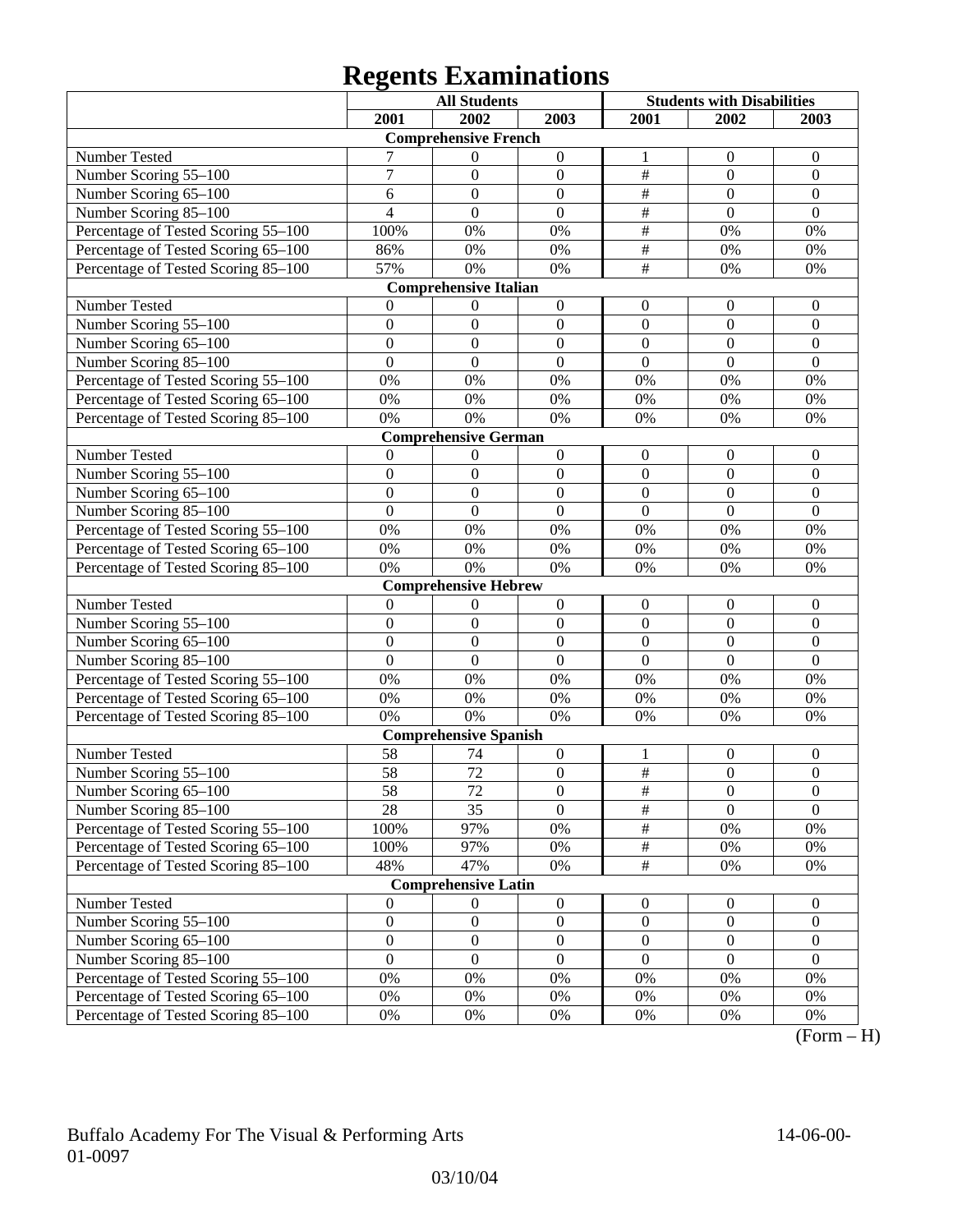## **Introduction to Occupations Examination**

|                                   | 2000–2001         |           |            | 2001-2002 | 2002-2003         |           |  |
|-----------------------------------|-------------------|-----------|------------|-----------|-------------------|-----------|--|
|                                   | <b>No. Tested</b> | % Passing | No. Tested | % Passing | <b>No. Tested</b> | % Passing |  |
| <b>General-Education Students</b> |                   | 0%        |            | 0%        |                   | 0%        |  |
| <b>Students with Disabilities</b> |                   | 0%        |            | 0%        |                   | 0%        |  |

On school reports, 2000–2001 and 2001–2002 data are for all students with disabilities enrolled in the school. District reports contain data for all students with disabilities enrolled in the district for the 2000–2001, 2001–2002, and 2002–2003 school years.

## **Elementary-Level Social Studies**

|                 |                                   | <b>Number</b><br><b>Tested</b> | $%$ at<br>Level 1 | $%$ at<br>Level 2 | $%$ at<br>Level 3 | $%$ at<br><b>Level 4</b> |
|-----------------|-----------------------------------|--------------------------------|-------------------|-------------------|-------------------|--------------------------|
|                 | <b>General-Education Students</b> | 65                             |                   |                   |                   |                          |
| <b>Nov 2002</b> | <b>Students with Disabilities</b> |                                |                   | #                 |                   |                          |
|                 | All Students                      | 68                             | 7%                | 29%               | 56%               | 7%                       |

## **Middle-Level Social Studies**

|                  |                                   | <b>Number</b><br>Tested | $%$ at<br>evel 1. | $%$ at<br>Level 2 | $%$ at<br>Level 3 | $%$ at<br>Level 4 |
|------------------|-----------------------------------|-------------------------|-------------------|-------------------|-------------------|-------------------|
| <b>June 2003</b> | <b>General-Education Students</b> | 70                      | 0%                | 44%               | 54%               | 1%                |
|                  | <b>Students with Disabilities</b> | 14                      | 36%               | 50%               | 14%               | 0%                |
|                  | All Students                      | 93                      | 5%                | 45%               | 48%               | 1%                |

 $(Form - J)$